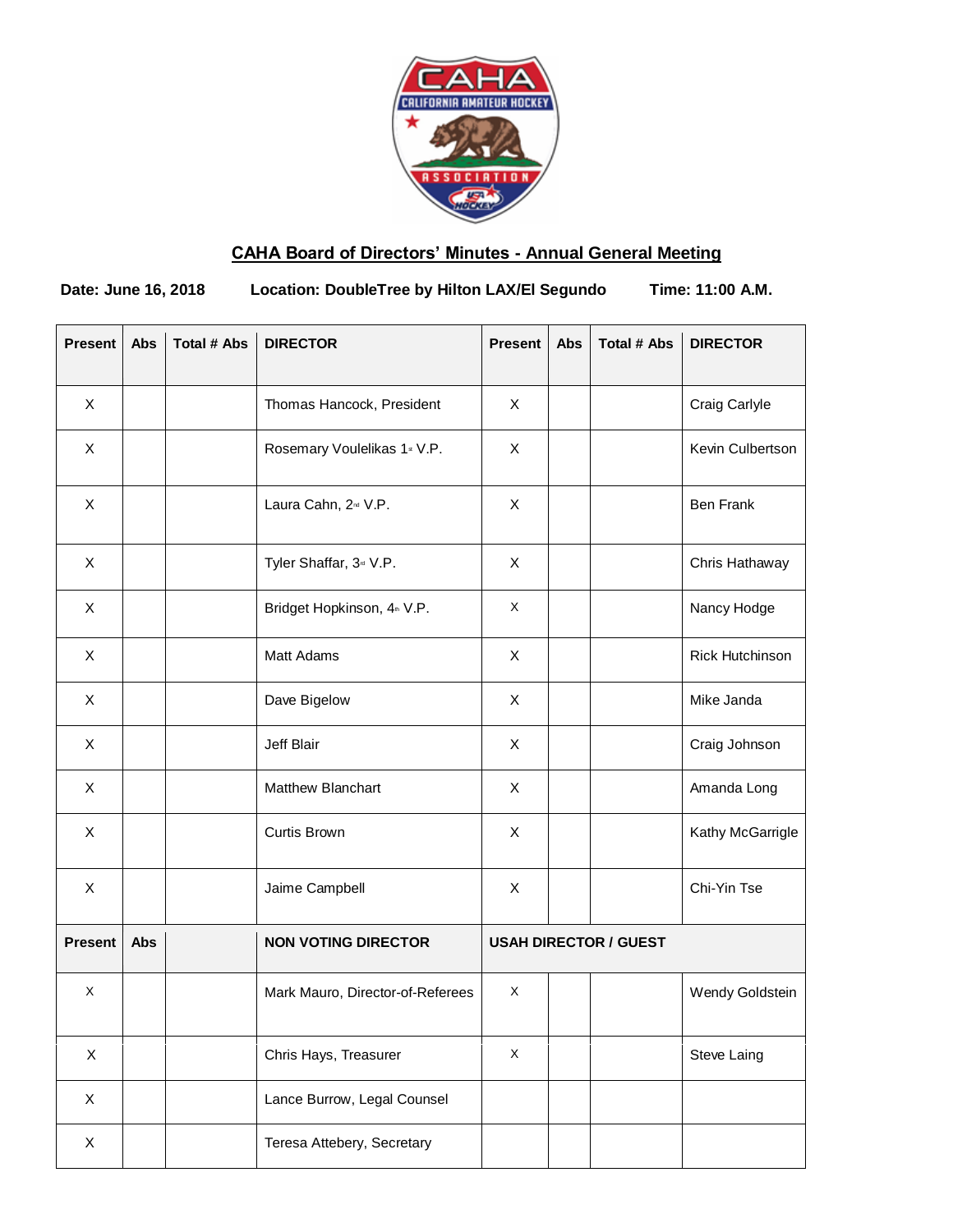Thomas Hancock called the meeting to order at 11:03 am. There are 19 directors present; therefore a quorum present.

Seating Directors: Welcome to new Directors Nancy Hodge and Chi-Yin Tse; Returning Directors Matt Blanchart; Jaime Campbell; Craig Carlyle; Chris Hathaway; Rick Hutchinson; Mike Janda & Rosemary Voulelikas announced by Tom Hancock.

#### **Election of Officers**

#### **President**

Thomas Hancock nominated by Rosemary Voulelikas. Second by Craig Johnson. Thomas Hancock elected.

#### **1st VP: Dispute Resolution Chair**

Rosemary Voulelikas nominated by Tom Hancock. Second by Kevin Culbertson. Rosemary Voulelikas elected.

#### **2nd VP: Youth Council Chair**

Laura Cahn nominated by Bridget Hopkinson. Second by Kevin Culbertson. Laura Cahn elected.

#### **3rd VP: Adult Committee Chair**

Tyler Shaffar nominated by Rosemary Voulelikas. Second by Kevin Culbertson. Tyler Shaffar elected.

#### **4th VP: Girl's/Women's Committee Chair**

Bridget Hopkinson nominated by Rosemary Voulelikas. Second by Kathy McGarrigle. Bridget Hopkinson elected.

#### **Secretary**

Teresa Attebery nominated by Rosemary Voulelikas. Second by Chris Hathaway. Teresa Attebery elected.

## **Treasurer**

Chris Hays nominated by Tom Hancock. Second by Rosemary Voulelikas. Chris Hays elected.

## **Committee Chair Appointments**

Kevin Culbertson - Tier I & Tier II Commissioner **passed** Bridget Hopkinson - Girls/Womens Commissioner **passed** Rosemary Voulelikas - High School Commissioner **passed** Jaime Campbell - Screening Admin **passed** Jaime Campbell - SafeSport Coordinator **passed** Lance Burrow - Legal Counsel **passed** Mike Janda - Coach in Chief **passed** Ben Frank - ADM Coordinator **passed** Tyler Shaffar - CAHA Tier Scheduler **passed** Chris Carcerano - Webmaster **passed** Mark Mauro - Director of Officials **passed**

## **President's Report**

Tom reminded everyone that evaluators are needed for the Jamboree. Matt Adams and Dave Bigelow will get names from NORCAL and SCAHA.

Tom Hancock appointed Bridget Hopkinson as the Youth Tournament Director due to Laura Cahn vacating the position. Kevin Culbertson motioned to approve Bridget Hopkinson as the Youth Tournament Director. Second by Matt Blanchart and **passed**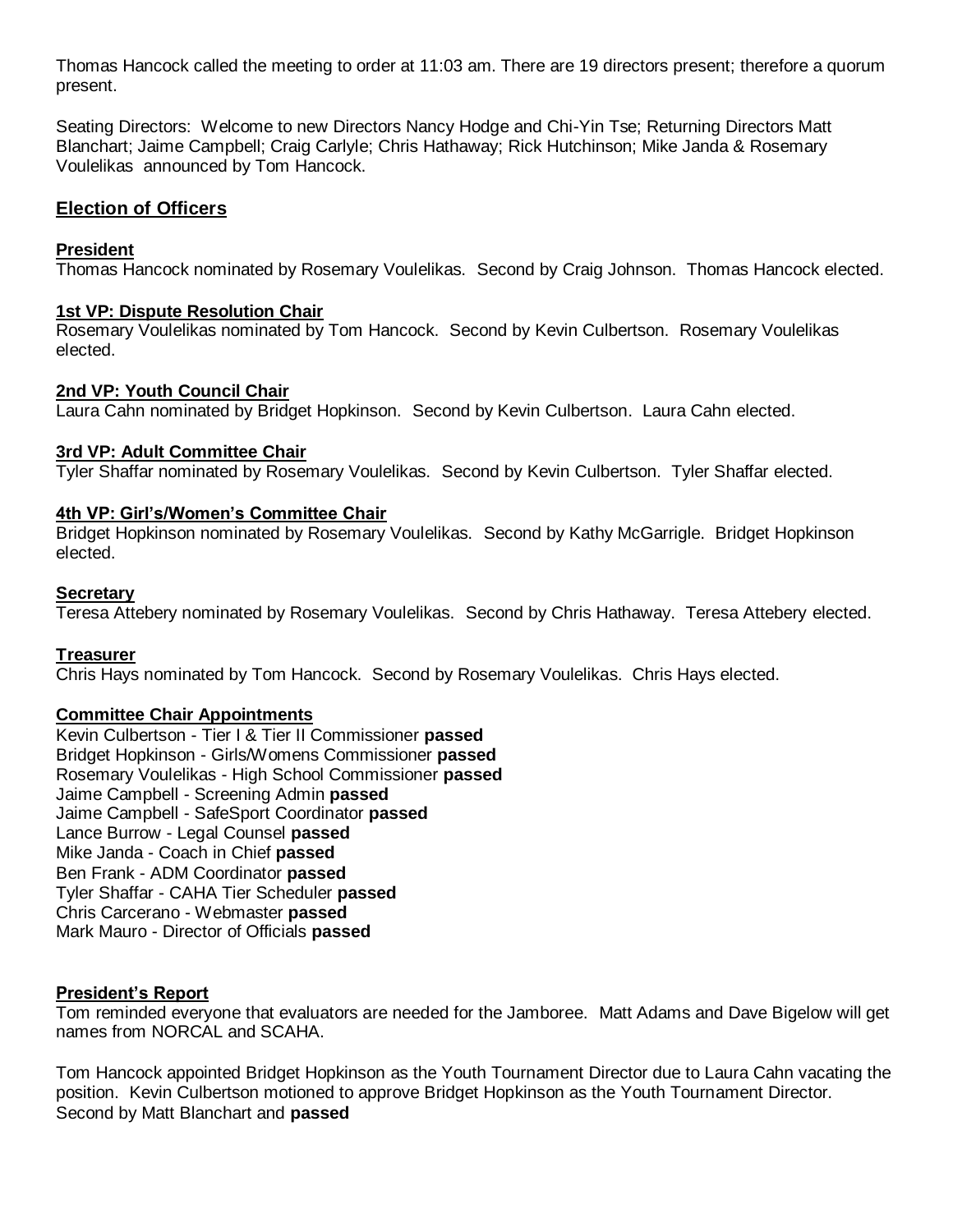## **Financial Report**

Chris Hays - no update

#### **Member Services; Screening; SafeSport**

Jaime Campbell reported in the morning session. Second presentation tabled due to time and will be distributed to the board.

Lance Burrow stated that reporting SafeSport incidents is very important and referred everyone to the **Protecting Young Victims from Sexual Abuse and Safe Sport Authorization Act of 2017** which can be found here<https://www.congress.gov/bill/115th-congress/senate-bill/534>

#### **Dispute Resolutions & Penalty Review**

Rosemary Voulelikas brought up the SD Hockey Refs mentality needs to change. It appears that there is cover-up and collusion.

## **CAHA Select Camp**

Rosemary Voulelikas - no update

#### **Director of Referees Report**

Mark Mauro - no update

#### **Youth Council Report**

Laura Cahn distributed CAHA weekend dates/locations. Discussion to hold off on assigning divisions until after the Labor Day Jamboree. Per Tyler this is doable from a Schedulers perspective.

Rosemary Voulelikas motioned to approve awarding of rinks as presented, with divisions to be determined on the last day of the Jamboree, with the exception of the 18AA Vacaville and Escondido dates, based upon the recommendation of the onsite evaluation committee. Youth Council to finalize placement. Second by Curtis Brown and motion **passed**

Laura asked if CAHA will continue to subsidize the Jamboree. The intent is to keep the fee per team under \$1000. Per Tom, CAHA plans to continue to subsidize.

Rosemary Voulelikas motioned to approve that CAHA subsidize Jamboree for up to and not to exceed \$600 per team. Second by Bridget Hopkinson and motion **passed**

Jamboree RFP's distributed.

Rosemary Voulelikas motioned to approve that this seasons Jamboree be awarded to Simi Valley and Valencia. Second by Bridget Hopkinson and motion **passed**

Tyler Shaffar motioned to alternate Jamboree locations every year between the North and the South based on reasonably competitive bids. Second by Chris Hathaway. Lance Burrow suggested to table the discussion.

## **Tier I/Tier II Commissioner Report**

Kevin Culbertson - no update

## **High School Commissioner Report**

Rosemary Voulelikas motioned to approve High School Leagues to include; Sharks; Anaheim Ducks; LA Kings. Second by Amanda Long **passed**

High School 1B (non-national; pure) & HS 2B (non-national; non-pure) will have a maximum of 8 teams for State Playoffs.

High School showcase selection will be finalized in September.

#### **Girls/Womens Commissioner Report**

Bridget Hopkinson - no update